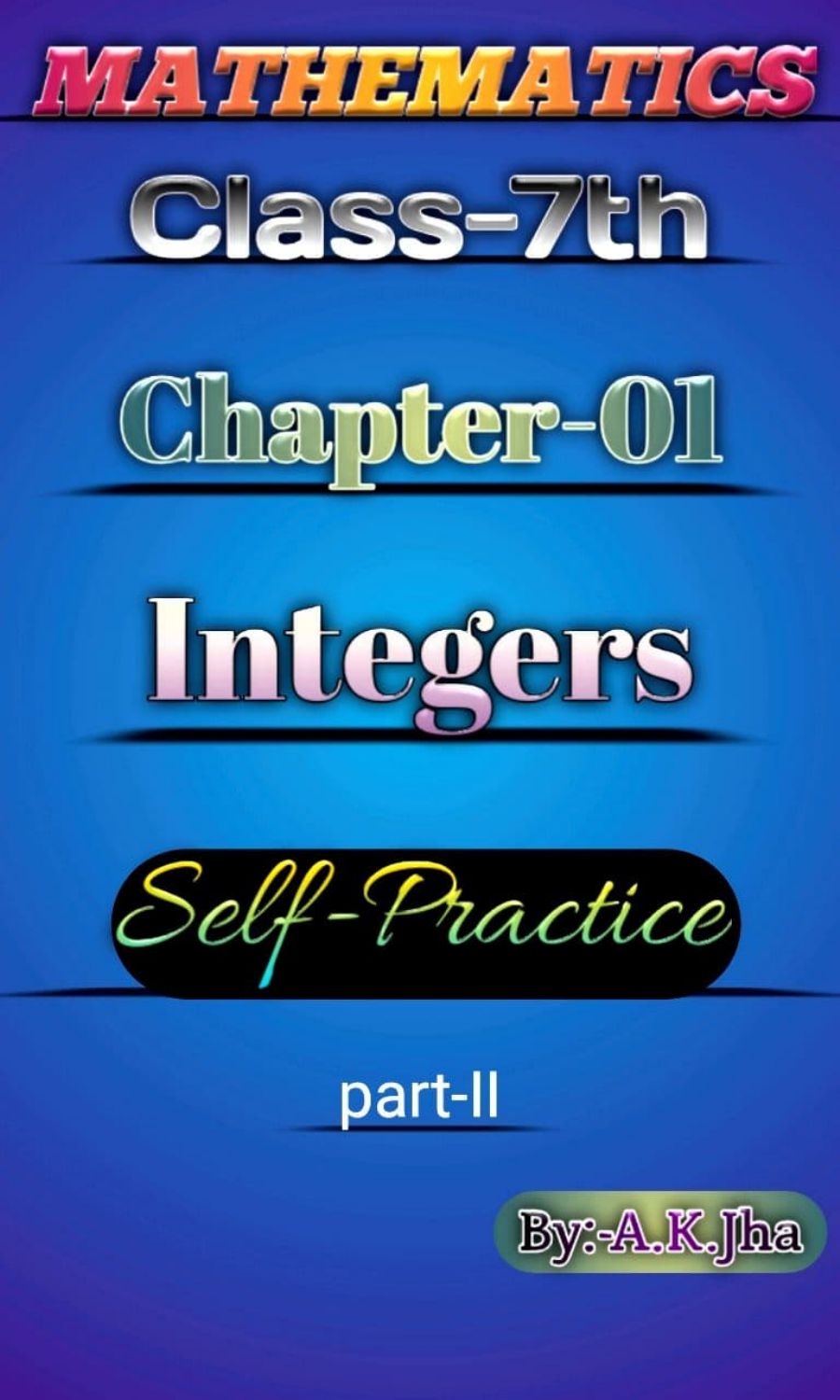$$
\frac{\text{Ylathermatic2}}{\text{Ypar}+\text{Tr}}\frac{\text{Yathermatic2}}{\text{Ypar}+\text{Tr}}\frac{\text{Vax}+ \text{Tr}}{\text{Var}+\text{Tr}}
$$

G.1. Mrite down a pair ob 'integers' whose (a)  $\frac{24m}{16}-\frac{16-5}{16}$  (b)  $\frac{24m}{16}-\frac{16-9}{16}$  $(c)$  Sum is  $0$   $(d)$  difference is -20.

B.2.11) Write a pair du negative integers whose

- (ii) Write a negative integer and a positive
- (iii) Write a negative integer and a positive integer whose difference is -13.

4.3. In a quiz compitition, team 'A' scored  $-15$ ,  $-10$ ,  $0$  and  $2$  scooes in four rounds and team 'B' scored -2, -23, -15 and 10 in four rounds. Whose scored

$$
Q.4. \n\begin{array}{rcl}\n\hline\n\text{(i)} & \text{(ii)} & \text{(iii)} \\
\hline\n\text{(i)} & \text{(i)} & \text{(iv)} \\
\hline\n\text{(ii)} & \text{(iv)} & \text{(iv)} \\
\hline\n\text{(iii)} & \text{(iv)} & \text{(iv)} \\
\hline\n\text{(iv)} & \text{(iv)} & \text{(iv)} \\
\hline\n\text{(iv)} & \text{(v)} & \text{(v)} \\
\hline\n\text{(v)} & \text{(v)} & \text{(v)} \\
\hline\n\text{(v)} & \text{(v)} & \text{(v)} \\
\hline\n\text{(v)} & \text{(v)} & \text{(v)} \\
\hline\n\text{(v)} & \text{(v)} & \text{(v)} \\
\hline\n\text{(v)} & \text{(v)} & \text{(v)} \\
\hline\n\text{(v)} & \text{(v)} & \text{(v)} \\
\hline\n\text{(v)} & \text{(v)} & \text{(v)} \\
\hline\n\text{(v)} & \text{(v)} & \text{(v)} \\
\hline\n\text{(v)} & \text{(v)} & \text{(v)} \\
\hline\n\text{(v)} & \text{(v)} & \text{(v)} \\
\hline\n\text{(v)} & \text{(v)} & \text{(v)} \\
\hline\n\text{(v)} & \text{(v)} & \text{(v)} \\
\hline\n\text{(v)} & \text{(v)} & \text{(v)} \\
\hline\n\text{(v)} & \text{(v)} & \text{(v)} \\
\hline\n\text{(v)} & \text{(v)} & \text{(v)} \\
\hline\n\text{(v)} & \text{(v)} & \text{(v)} \\
\hline\n\text{(v)} & \text{(v)} & \text{(v)} \\
\hline\n\text{(v)} & \text{(v)} & \text{(v)} \\
\hline\n\text{(v)} & \text{(v)} & \text{(v)} \\
\hline\n\text{(v)} & \text{(v)} & \text{(v)} \\
\hline\n\text{(v)} & \text{(v)} & \text{(v)} \\
\hline\n\text{(v)} & \text{(v)} & \text{(v)} \\
\hline\n\text{(v)} & \text{(v
$$